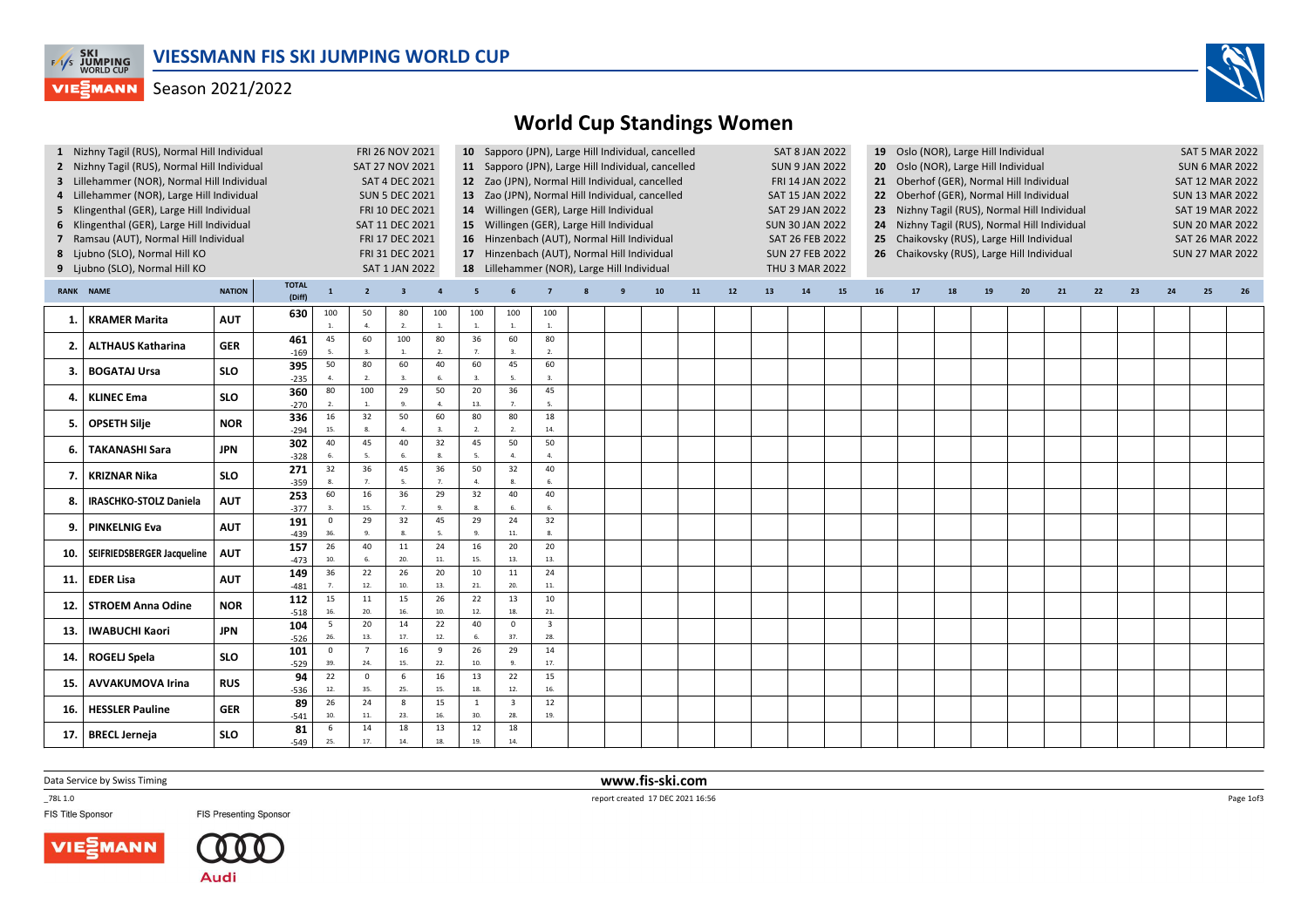

**VIESMANN** Season 2021/2022

## World Cup Standings Women

|     | RANK NAME                    | <b>NATION</b> | <b>TOTAL</b><br>(Diff) | $\mathbf{1}$                   | $\overline{2}$        | $\overline{\mathbf{3}}$ | $\overline{a}$          | $5\phantom{.0}$                | 6                       | $\overline{7}$        | -8 | 9 | 10 | 11 | $12$ | 13 | 14 | 15 | 16 | 17 | 18 | 19 | 20 | 21 | 22 | 23 | 24 | 25 | 26 |
|-----|------------------------------|---------------|------------------------|--------------------------------|-----------------------|-------------------------|-------------------------|--------------------------------|-------------------------|-----------------------|----|---|----|----|------|----|----|----|----|----|----|----|----|----|----|----|----|----|----|
| 18. | <b>BJOERSETH Thea Minyan</b> | <b>NOR</b>    | 78<br>$-552$           | $\mathbf 0$<br>32.             | -6<br>25.             | 13<br>18.               | 10<br>21.               | 8<br>23.                       | 12<br>19.               | 29<br>9.              |    |   |    |    |      |    |    |    |    |    |    |    |    |    |    |    |    |    |    |
| 19. | SETO Yuka                    | <b>JPN</b>    | 71<br>$-559$           | nqc                            | $\mathbf 0$<br>32.    | $\overline{4}$<br>27.   | $\mathbf 0$<br>31.      | 15<br>16.                      | 26<br>10.               | 26<br>10.             |    |   |    |    |      |    |    |    |    |    |    |    |    |    |    |    |    |    |    |
| 20. | <b>PAGNIER Josephine</b>     | <b>FRA</b>    | 70<br>$-560$           | 12<br>19.                      | 10<br>21.             | 12<br>19.               | $\mathsf 0$<br>34.      | 14<br>17.                      | 15<br>16.               | $\overline{7}$<br>24. |    |   |    |    |      |    |    |    |    |    |    |    |    |    |    |    |    |    |    |
| 21. | <b>KREUZER Chiara</b>        | <b>AUT</b>    | 69<br>$-561$           | $\mathbf 0$<br>35.             | 26<br>10.             | 5<br>26.                | $\overline{2}$<br>29.   | 18<br>14.                      | 18<br>14.               | $\mathsf{O}$<br>35.   |    |   |    |    |      |    |    |    |    |    |    |    |    |    |    |    |    |    |    |
| 22. | <b>SEYFARTH Juliane</b>      | <b>GER</b>    | 68<br>$-562$           | 29<br>9.                       | nqc                   | 9<br>22.                | 13<br>18.               | 5<br>26.                       | $\overline{7}$<br>24.   | 5<br>26.              |    |   |    |    |      |    |    |    |    |    |    |    |    |    |    |    |    |    |    |
| 23. | <b>FREITAG Selina</b>        | <b>GER</b>    | 67<br>$-563$           | 10<br>21.                      | 16<br>15.             | 10<br>21.               | 11<br>20.               | $7\overline{ }$<br>24.         | $\mathbf 0$<br>38.      | 13<br>18.             |    |   |    |    |      |    |    |    |    |    |    |    |    |    |    |    |    |    |    |
| 24. | <b>WESTMAN Frida</b>         | <b>SWE</b>    | 65                     | 11<br>20.                      | 13<br>18.             | 20<br>13.               | 5<br>26.                |                                |                         | 16<br>15.             |    |   |    |    |      |    |    |    |    |    |    |    |    |    |    |    |    |    |    |
| 25. | <b>ITO Yuki</b>              | <b>JPN</b>    | $-565$<br>59           | nqc                            | 9<br>22.              | 22                      | $\overline{4}$          | 24                             | nqc                     | $\mathbf{0}$          |    |   |    |    |      |    |    |    |    |    |    |    |    |    |    |    |    |    |    |
| 26. | <b>PREVC Nika</b>            | <b>SLO</b>    | $-571$<br>49           | 8                              | $\mathbf 0$           | 12.<br>24               | 27.<br>6                | 11.<br>6                       | 5                       | 38.                   |    |   |    |    |      |    |    |    |    |    |    |    |    |    |    |    |    |    |    |
| 27. | <b>KUSTOVA Aleksandra</b>    | <b>RUS</b>    | $-581$<br>41           | 23.<br>$\overline{\mathbf{3}}$ | 38.<br><sup>1</sup>   | 11.<br>$\mathbf 0$      | 25.<br>14               | 25.<br>9                       | 26.<br>14               | $\mathbf{0}$          |    |   |    |    |      |    |    |    |    |    |    |    |    |    |    |    |    |    |    |
|     | 28. STRATE Abigail           | <b>CAN</b>    | $-589$<br>36           | 28.<br>20                      | 30.<br>6              | 34.<br>$\mathbf{1}$     | 17.<br>nqc              | 22.                            | 17.                     | 39.<br>9              |    |   |    |    |      |    |    |    |    |    |    |    |    |    |    |    |    |    |    |
| 29. | <b>HARALAMBIE Daniela</b>    | <b>ROU</b>    | $-594$<br>32           | 13.<br>14                      | 25.<br>$\overline{4}$ | 30.<br>$\mathbf{0}$     | $\overline{\mathbf{3}}$ | $\mathbf{0}$                   | $\mathbf 0$             | 22.<br>11             |    |   |    |    |      |    |    |    |    |    |    |    |    |    |    |    |    |    |    |
| 30. | <b>MALSINER Lara</b>         | <b>ITA</b>    | $-598$<br>31           | 17.<br>9                       | 27.<br>$\mathbf 0$    | 31.<br>$\mathbf 0$      | 28.<br>$\mathbf 0$      | 33.<br>$\mathbf 0$             | 31.<br>$\overline{0}$   | 20.<br>22             |    |   |    |    |      |    |    |    |    |    |    |    |    |    |    |    |    |    |    |
| 31. | <b>RUPPRECHT Anna</b>        | <b>GER</b>    | $-599$<br>30           | 22.<br>13                      | 40.<br>12             | 33.<br>$\mathbf 0$      | 33.<br>$\mathsf 0$      | 35.<br>$5\overline{5}$         | 32.<br>$\mathbf 0$      | $12.$<br>$\mathbf 0$  |    |   |    |    |      |    |    |    |    |    |    |    |    |    |    |    |    |    |    |
| 31. | <b>INDRACKOVA Karolina</b>   | <b>CZE</b>    | $-600$<br>30           | 18.<br>$\mathbf 0$             | 19.<br>nqc            | 39.<br>$\mathbf 0$      | 38.<br>$\overline{7}$   | 26.<br>11                      | 36.<br>$\boldsymbol{8}$ | 32.<br>$\overline{4}$ |    |   |    |    |      |    |    |    |    |    |    |    |    |    |    |    |    |    |    |
| 33. | <b>KYKKAENEN Julia</b>       | <b>FIN</b>    | $-600$<br>29           | 33.<br>18                      | $\mathbf 0$           | 32.<br>$\mathbf 0$      | 24.<br>$\mathsf 0$      | 20.<br>$\mathbf 0$             | 23.<br>9                | 27.<br>$\overline{2}$ |    |   |    |    |      |    |    |    |    |    |    |    |    |    |    |    |    |    |    |
| 34. | <b>PROKOPEVA Kristina</b>    | <b>RUS</b>    | $-601$<br>27           | 14.<br>8                       | 33.<br>18             | 38.<br>$\mathbf 0$      | 37.<br>$\mathbf{1}$     | 31.<br>$\mathbf 0$             | 22.<br>$\mathbf 0$      | 29.<br>$\mathbf{0}$   |    |   |    |    |      |    |    |    |    |    |    |    |    |    |    |    |    |    |    |
| 35. | <b>GOERLICH Luisa</b>        | <b>GER</b>    | $-603$<br>19           | 23.<br>$\mathbf{1}$            | 14.<br>$\mathbf 0$    | 36.<br>$\overline{7}$   | 30.<br>$\bf 8$          | 40.<br>$\overline{\mathbf{3}}$ | 39.                     | 40.                   |    |   |    |    |      |    |    |    |    |    |    |    |    |    |    |    |    |    |    |
|     | <b>LOUTITT Alexandria</b>    | CAN           | $-611$<br>18           | 30.                            | 31.<br>$\mathbf 0$    | 24.<br>ijc              | 23.<br>18               | 28.                            | nqc                     | $\mathbf 0$           |    |   |    |    |      |    |    |    |    |    |    |    |    |    |    |    |    |    |    |
| 36. |                              |               | $-612$<br>12           | nqc<br>$\overline{4}$          | 34.                   |                         | 14.                     | nqc<br>$\mathbf 0$             | nqc<br>$\mathbf 0$      | 37.<br>8              |    |   |    |    |      |    |    |    |    |    |    |    |    |    |    |    |    |    |    |
| 37. | <b>TIKHONOVA Sofia</b>       | <b>RUS</b>    | $-618$<br>11           | 27.                            | nqc<br>$\mathbf 0$    |                         |                         | 34.<br>$\mathbf{0}$            | 33.<br>10               | 23.<br>$\mathbf{1}$   |    |   |    |    |      |    |    |    |    |    |    |    |    |    |    |    |    |    |    |
| 38. | DONG Bing                    | <b>CHN</b>    | $-619$<br>11           | nqc<br>$\mathbf 0$             | 39.<br>$\overline{2}$ | $\overline{\mathbf{3}}$ | $\mathbf 0$             | 32.                            | 21.                     | 30.<br>6              |    |   |    |    |      |    |    |    |    |    |    |    |    |    |    |    |    |    |    |
| 38. | <b>MAKHINIA Irma</b>         | <b>RUS</b>    | $-619$                 | 31.                            | 29.                   | 28.                     | 39.                     | nqc                            | nqc                     | 25.                   |    |   |    |    |      |    |    |    |    |    |    |    |    |    |    |    |    |    |    |

Data Service by Swiss Timing

\_78L 1.0

FIS Title Sponsor



report created 17 DEC 2021 16:56